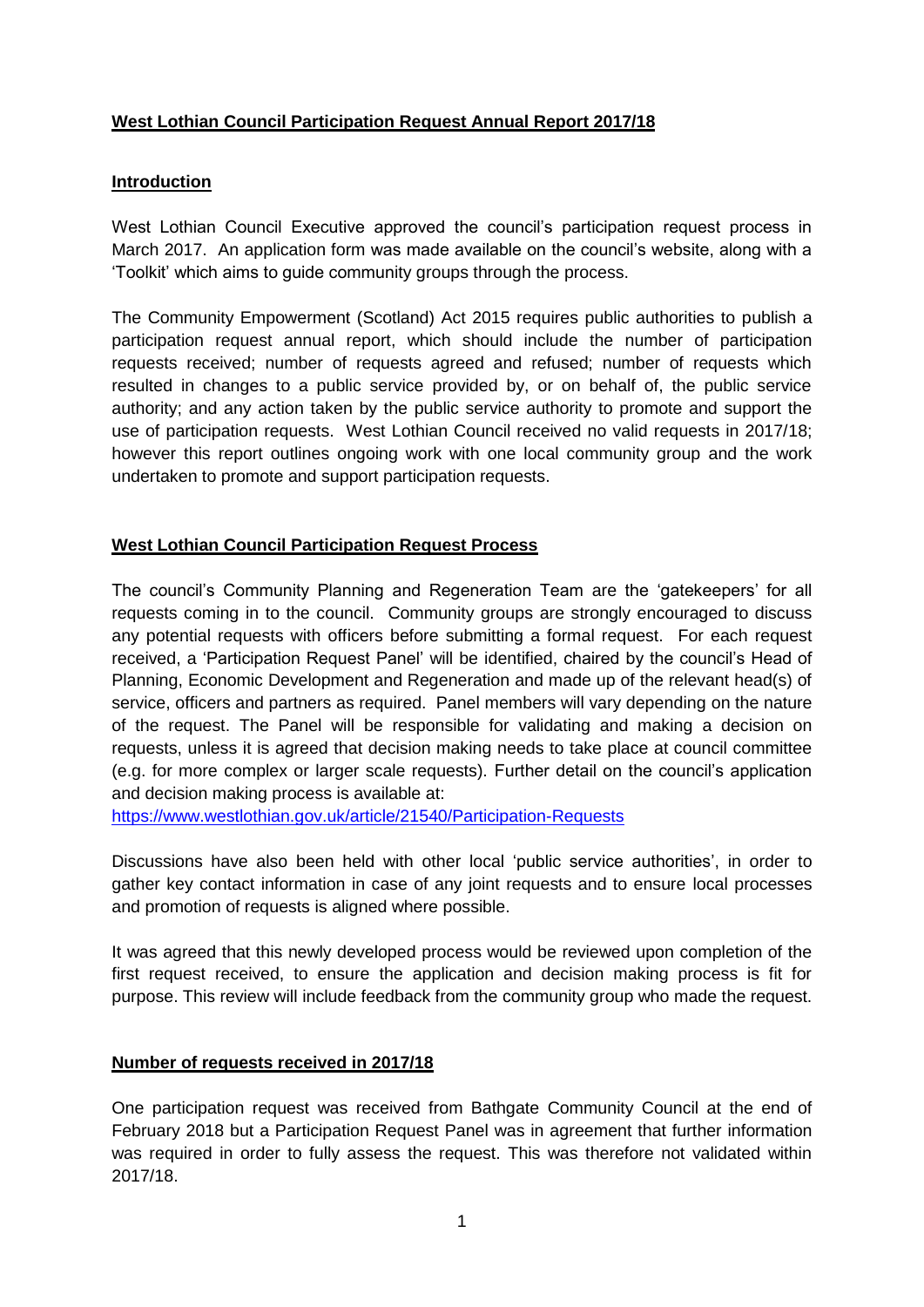Council officers have since worked with the community council to shape this into a valid request around increased awareness within the community of the council's Roads policies and where the community can influence and improve existing policies through local involvement. The request was re-submitted on 26 April 2018 and validated on 4 May 2018. The Panel agreed to the request and the outcome improvement process is currently being finalised. Full detail on this request will be included in the 2018/19 annual report.

#### **Number of requests agreed and refused**

As outlined above, no valid requests were received in 2017/18 and so none were agreed nor refused.

### **Number of requests which resulted in changes to a public service provided by, or on behalf of, the public service authority**

As outlined above, no valid requests were received in 2017/18.

### **Action taken by the public service authority to promote and support the use of participation requests**

West Lothian Council promoted and supported the use of participation requests through various different channels throughout 2017/18.

# **Support**

- A dedicated participation request page has been set up on the council's website, providing information on the process and the relevant forms for making a request.
- A participation request 'Toolkit' has been developed to provide information on the purpose of participation requests and to guide community groups through the West Lothian Council process. This is available on the participation request page of the council's website.
- The application form also includes detailed guidance notes.
- All materials and information on the website include an offer of support to community groups for making a request and community groups are encouraged to engage with the council's Community Planning and Regeneration Team as early as possible around potential requests. This support includes signposting community groups to any existing mechanisms for involvement and engagement.
- Community Empowerment Act Frequently Asked Questions, specific to West Lothian, have also been developed and are available on the council's website: <https://www.westlothian.gov.uk/article/16160/Community-Empowerment>

# **Promotion**

• The council's participation request application form and Toolkit have been published on the council's website and the link shared widely.